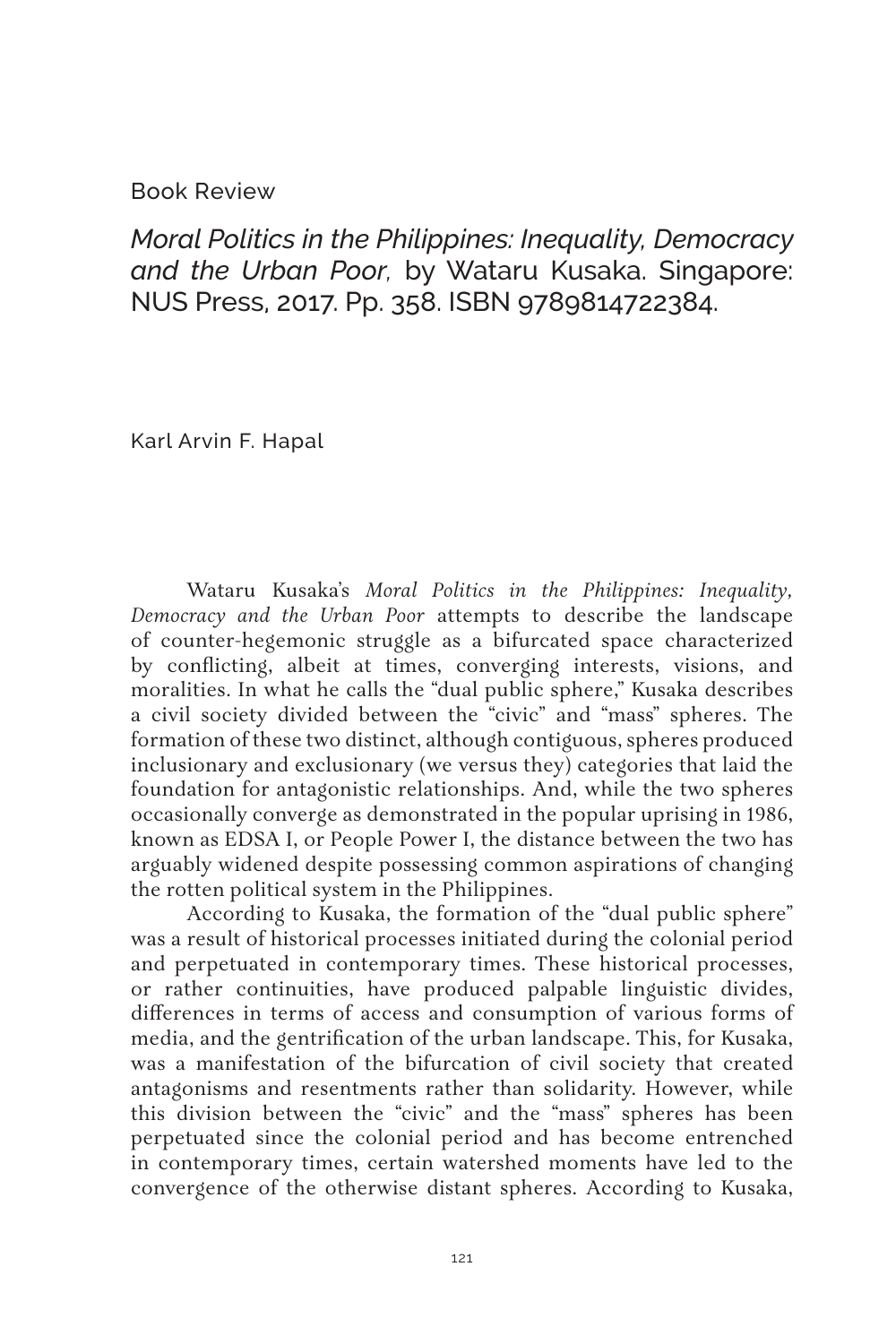*Philippine Journal of Public Policy: Interdisciplinary Development Perspectives* (2019)

People Power I is a notable example of contact between the "civic" and "mass" spheres.

Yet, inasmuch as the People Power I exuded a sense of nationalism, pride, and solidarity, which arguably cuts across class divides, later iterations of the popular uprising seem to demonstrate the opposite. According to Kusaka, People Power II was a middle class-led uprising that resulted in the ouster of President Joseph Ejercito Estrada and, in turn, the ascension of Vice President Gloria Macapagal-Arroyo to the presidency. While People Power II was an attempt to restore decency and morality to the presidency—the antithesis of President Estrada the *masa* (people) saw the ouster as an injustice and an affront to their dignity as their "chosen" leader was deposed without due process. Consequently, protests were mounted in support of the now exdetainee and former President Estrada. With the alleged instigation of opportunistic politicians, the number of protesters swelled, who took hold of EDSA and then marched toward Malacañang. Unlike the socalled peaceful and civil uprising that was People Power II, the third and now masa-led People Power III was characterized as no more than an angry mob, its members *dugyot* (dirty) and *mabaho* (smelly). The Arroyo administration, in response, did not shy away from the use of violence to quell the so-called mob.

The intrinsic differences between the "civic" and "mass" spheres were not only limited to episodic moments in contemporary history such as the trifecta of People Power uprisings. Kusaka also demonstrated the deep-seated divide by examining voting behavior and how the urban landscape was organized and kept. In terms of voting behavior, members of the "civic" sphere resent, if not dread, the masa vote as the latter is viewed as vulnerable to clientelist relationships with politicians, vote buying and, in general, lack the acumen to vote responsibly. However, Kusaka also describes the masa, not as necessarily beholden to political patrons, but as selective and rational in vetting prospective officials. Turning to the urban landscape, Kusaka described how the "civic" sphere, subscribed in neoliberal ideology, adopts a rather exclusivist perspective that effectively rejects the "mass" sphere and their right to the metropolis. "Civic" sphere support to rid the metropolis of so-called blights, eyesores, and undisciplined elements justified the callous and often violent demolition campaigns against informal settlers, vendors, and street hawkers. This perspective antagonizes the masa's struggle for livelihood and dignity in an increasingly shrinking and gentrified urban landscape.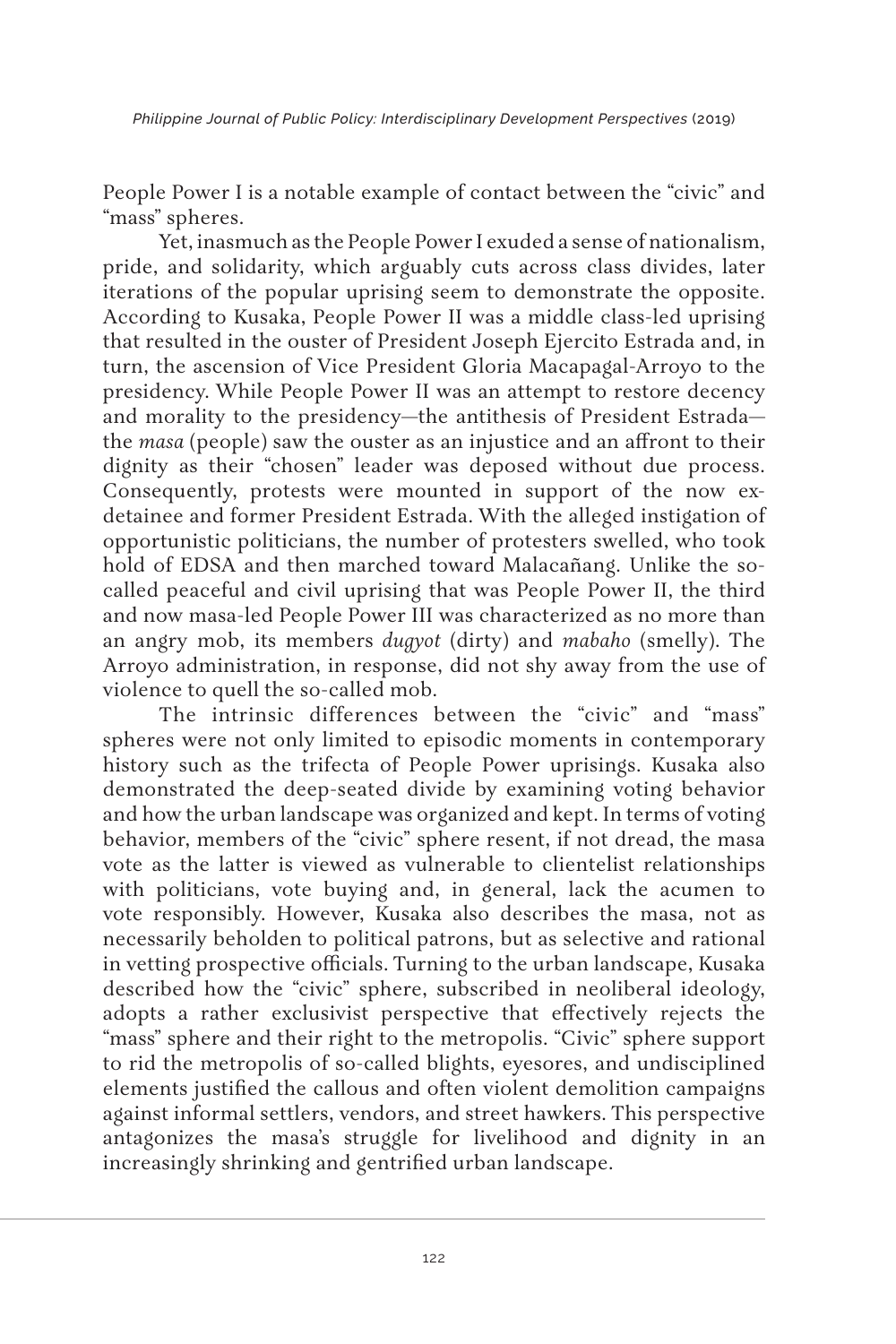According to Kusaka, antagonisms between the "civic" and "mass" spheres further exacerbated the bifurcation within the public sphere, leading to the resonance of mutually exclusivist categories of "we" against "them." This situation is, for Kusaka, paradoxical since both desired political change, albeit using different languages and drawing from different moralities. As Kusaka notes,

In the mass sphere, the resonance of populism and morality in support of livelihood and dignity led to the emergence of a moral antagonism between righteous, oppressed "poor people" and the heartless, self-serving "rich". In the civic sphere on the other hand, the hegemony of civic exclusivism produced moral antagonism between law-abiding "citizens" who participated in politics "correctly" and "masses" who support "bad" leaders and damage the rule of law due to lack in civic morals. (pp. 195–96)

*Moral Politics in the Philippines: Inequality, Democracy and the Urban Poor* provides a fresh reading of Philippine politics and democracy. The book presents critical reactions to conventional explanatory frameworks used to explain the inner machinations of Philippine society. For one, it veers away from exclusively reading the maladies of Philippine democracy in terms of the pervasive elite rule. Instead, it sheds on counterhegemonic struggles beyond the elite and the "people" and manages to provide a rather nuanced perspective on differentiated conflicts between other strata within society. Likewise, Kusaka's reading of the public sphere veers away from an idealized reading of civil society as the moral center and the locus of politicization and socialization of society's members. Instead, Kusaka's treatise on Philippine society depicts a fragmented civil society to which each stratum possesses its own imperative, moralities, and language.

However, the arguments made by Kusaka are not without its limits. For one, his dual public sphere concept seems to simplify, for lack of a better term, intraclass relations and conflict. This is evident in his treatment of "civic" and "mass" spheres, which seems to portray a certain character without considering that within and among the masa antagonisms, moralities and exclusivist attitudes are likewise present. In other words, the "mass" sphere is not necessarily an entity in itself but a heterogenous amalgamation of the poor together with their aspirations and struggles. The same may be said of the members